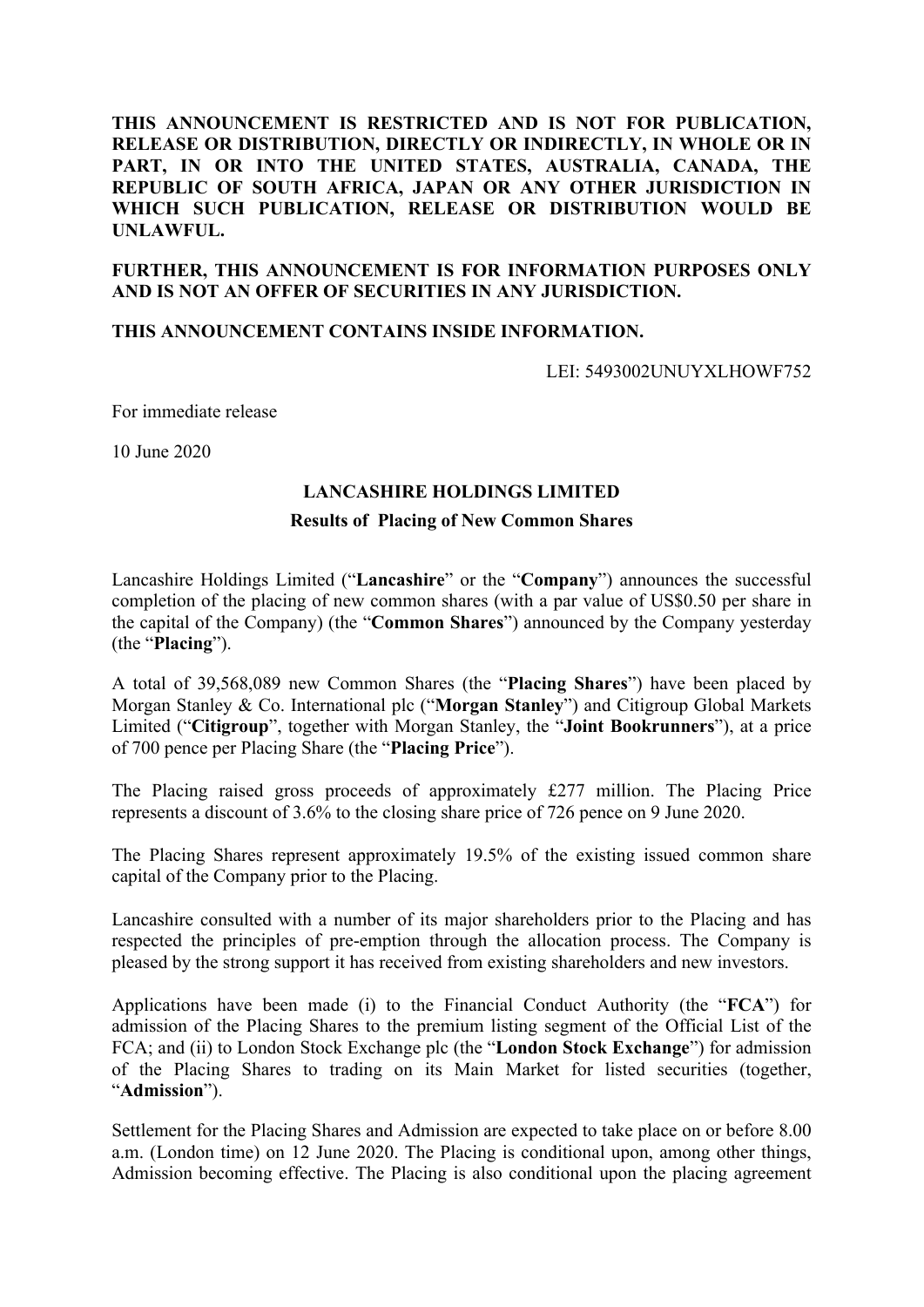between the Company and the Joint Bookrunners (the "**Placing Agreement**") not being terminated in accordance with its terms.

The Placing Shares will, when issued, be credited as fully paid and rank *pari passu* in all respects with each other and with the existing Common Shares of the Company, including, without limitation, the right to receive all dividends and other distributions declared, made or paid after the date of issue.

# **Total voting rights**

Following Admission, the Company will have 242,510,007 Common Shares in issue. There are no Common Shares held in treasury. Therefore, the Company hereby confirms that the total number of voting rights in the Company will, following Admission, be 242,510,007. This figure may be used by shareholders as the denominator for the calculations by which they will determine if they are required to notify their interest in, or a change to their interest in, the Company under the FCA's Disclosure Guidance and Transparency Rules (the "DTRs").

# **Market Abuse Regulation (MAR) Disclosure**

This Announcement contains inside information for the purposes of Article 7 of Regulation (EU) No 596/2014 ("**MAR**"). Upon the publication of this Announcement, the inside information will be considered to be in the public domain for the purposes of MAR.

For the purposes of MAR and Article 2 of Commission Implementing Regulation (EU) 2016/1055, this Announcement is being made on behalf of the Company by Christopher Head, Group Company Secretary.

For further information, please contact:

## **Lancashire Holdings Limited**

| Christopher Head                 | $+442072644145$                              |
|----------------------------------|----------------------------------------------|
| <b>Group Company Secretary</b>   | chris.head@lancashiregroup.com               |
| Jelena Bjelanovic                | $+442072644066$                              |
| Group Head of Investor Relations | $j$ elena.bjelanovic $@$ lancashiregroup.com |

**Morgan Stanley (Sole Global Co-ordinator, Joint Bookrunner and Joint Corporate Broker)** 

| Ben Grindley<br>Paul Miller | $+442074258000$ |
|-----------------------------|-----------------|
| Marina Shchukina            |                 |
| Luka Kezic                  |                 |

## **Citigroup (Joint Bookrunner and Joint Corporate Broker)**

| Peter Brown      | $+442079864000$ |
|------------------|-----------------|
| Nicolas Desombre |                 |
| Paddy Evans      |                 |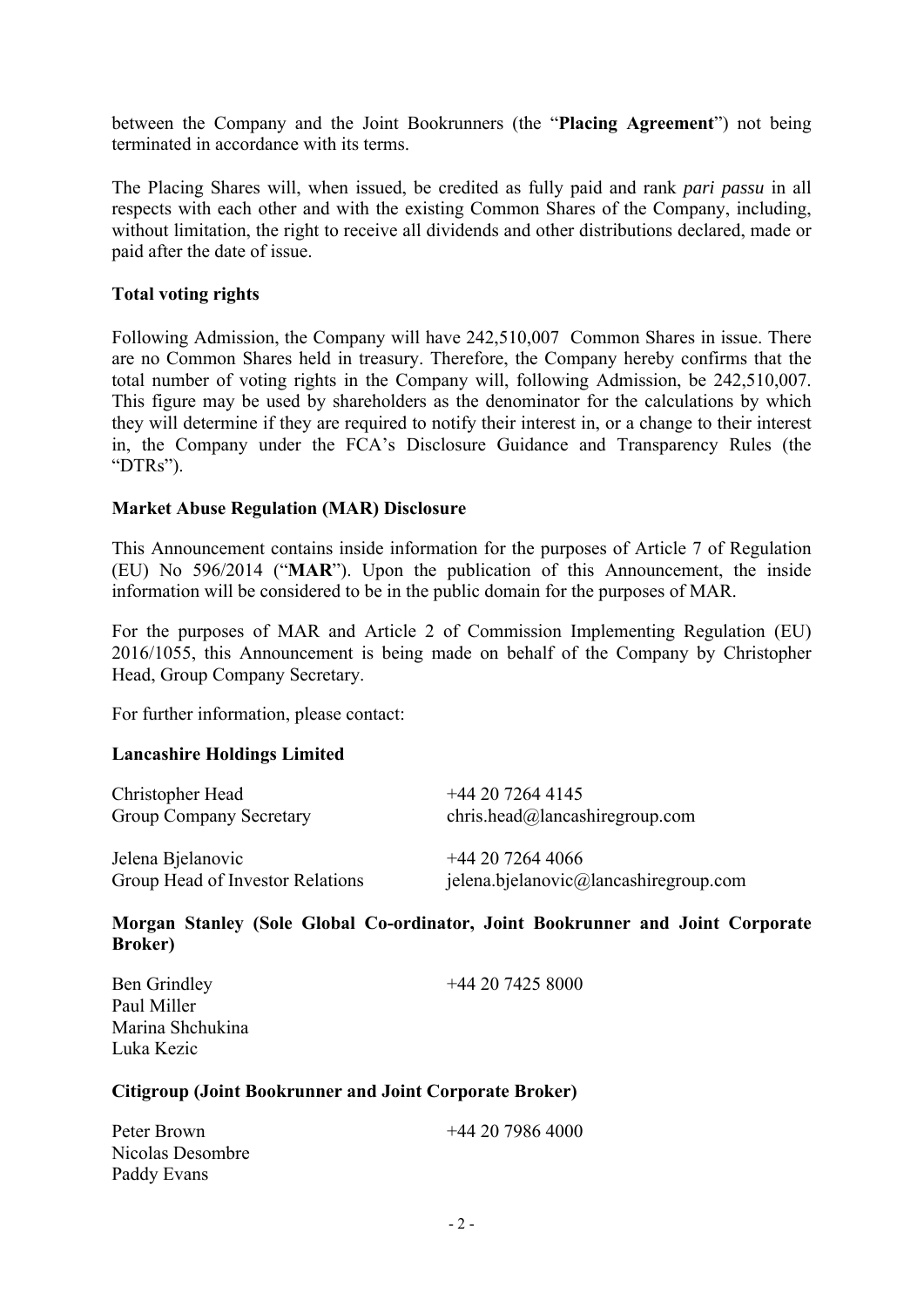Robert Farrington

| <b>FTI Consulting (Public Relations)</b> | $+442037271046$                 |
|------------------------------------------|---------------------------------|
| <b>Edward Berry</b>                      | Edward.Berry@FTIConsulting.com  |
| Tom Blackwell                            | Tom.Blackwell@FTIConsulting.com |

This Announcement should be read in its entirety. In particular, you should read and understand the information provided in the "Important Notices" section of this Announcement.

## *Important Notices*

This Announcement has been issued by, and is the sole responsibility of, the Company. No representation or warranty, express or implied, is or will be made as to, or in relation to, and no responsibility or liability is or will be accepted by the Joint Bookrunners or by any of their respective affiliates or agents as to, or in relation to, the accuracy or completeness of this Announcement or any other written or oral information made available to or publicly available to any interested party or its advisers, and any liability therefore is expressly disclaimed.

Members of the public are not eligible to take part in the Placing. This Announcement is for information purposes only and is directed at and may only be communicated to (a) in the European Economic Area ("**EEA**"), persons who are "qualified investors" within the meaning of Article 2(e) of the Prospectus Regulation (Regulation (EU) 2017/1129) ("**Qualified Investors**"); and (b) in the United Kingdom, Qualified Investors who are also (i) persons having professional experience in matters relating to investments who fall within the definition of "investment professionals" in Article 19(5) of the Financial Services and Markets Act 2000 (Financial Promotion) Order 2005 (the "**Order**"); (ii) high net worth bodies corporate, unincorporated associations and partnerships and trustees of high value trusts as described in Article 49(2) of the Order; or (iii) persons to whom it may otherwise lawfully be communicated (all such persons together being referred to as "**Relevant Persons**").

Any investment or investment activity to which this Announcement relates is only available to, and will be engaged in only with, Relevant Persons. Persons distributing this Announcement must satisfy themselves that it is lawful to do so. This Announcement is for information purposes only and shall not constitute an offer to sell or issue or the solicitation of an offer to buy, subscribe for or otherwise acquire securities in any jurisdiction in which any such offer or solicitation would be unlawful. Any failure to comply with this restriction may constitute a violation of the securities laws of such jurisdictions. Persons needing advice should consult an independent financial adviser.

The distribution of this Announcement and the offering, placing and/or issue of the Placing Shares in certain jurisdictions may be restricted by law. No action has been taken by the Company, the Joint Bookrunners or any of their respective affiliates, agents, directors, officers or employees that would permit an offer of the Placing Shares or possession or distribution of this Announcement or any other offering or publicity material relating to such Placing Shares in any jurisdiction where action for that purpose is required. Persons into whose possession this Announcement comes are required by the Company and the Joint Bookrunners to inform themselves about and to observe any such restrictions.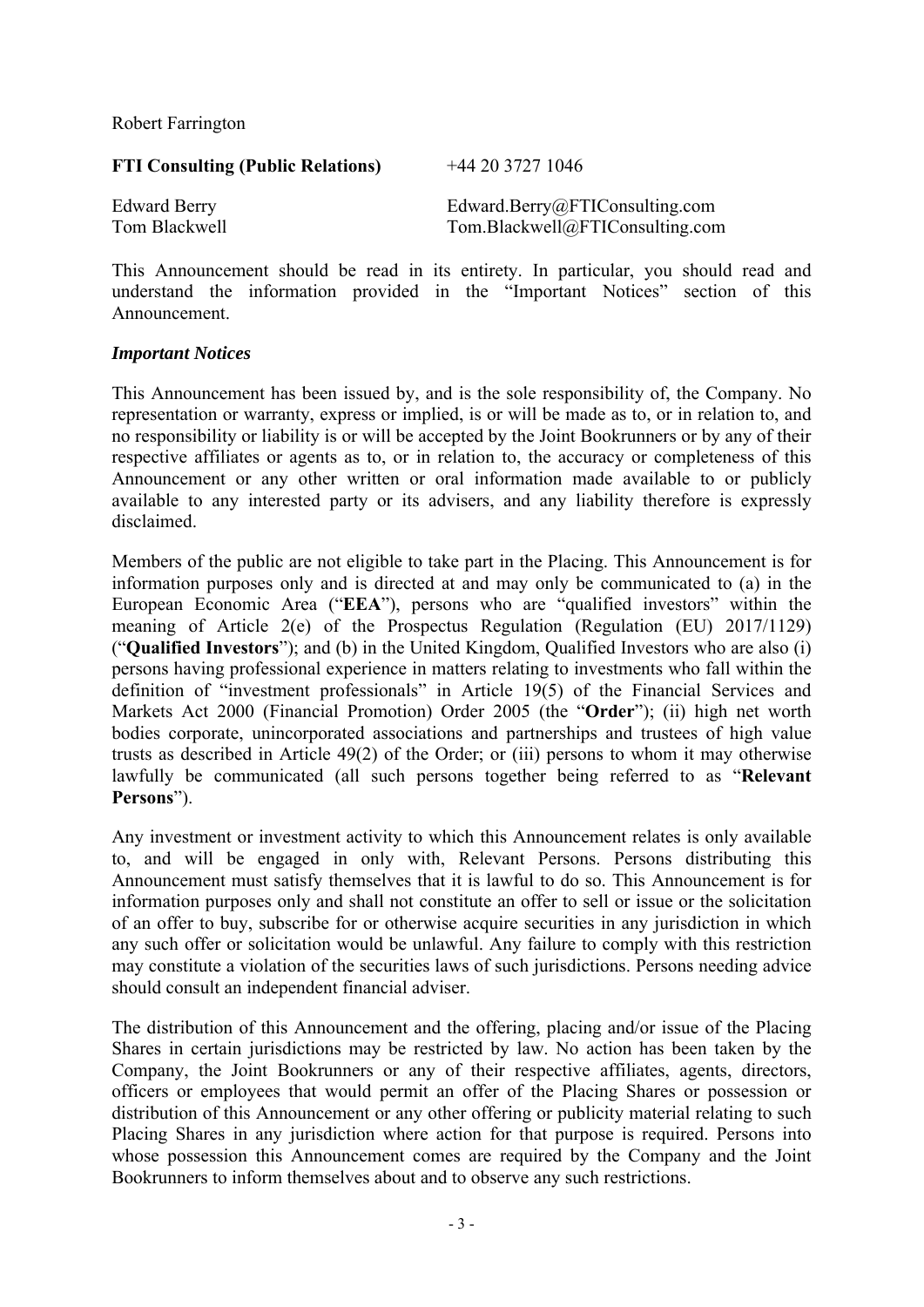THIS ANNOUNCEMENT, AND THE INFORMATION CONTAINED HEREIN, IS RESTRICTED AND IS NOT FOR PUBLICATION, RELEASE OR DISTRIBUTION, DIRECTLY OR INDIRECTLY, IN WHOLE OR IN PART, IN OR INTO THE UNITED STATES OF AMERICA, ITS TERRITORIES AND POSSESSIONS, ANY STATE OF THE UNITED STATES OF AMERICA, THE DISTRICT OF COLUMBIA AND ALL OTHER AREAS SUBJECT TO ITS JURISDICTION AND ANY POLITICAL SUB-DIVISION THEREOF (COLLECTIVELY, THE "**UNITED STATES**"), AUSTRALIA, CANADA, THE REPUBLIC OF SOUTH AFRICA, JAPAN OR ANY OTHER JURISDICTION IN WHICH SUCH PUBLICATION, RELEASE OR DISTRIBUTION WOULD BE UNLAWFUL. FURTHER, THIS ANNOUNCEMENT IS FOR INFORMATION PURPOSES ONLY AND IS NOT AN OFFER OF SECURITIES IN ANY JURISDICTION. THIS ANNOUNCEMENT HAS NOT BEEN APPROVED BY THE LONDON STOCK EXCHANGE, NOR IS IT INTENDED THAT IT WILL BE SO APPROVED.

Neither this Announcement nor any part of it constitutes or forms part of any offer to issue or sell, or the solicitation of an offer to acquire, purchase or subscribe for, any securities in the United States, Canada, Australia, the Republic of South Africa, Japan or any other jurisdiction in which the same would be unlawful. No public offering of the securities referred to herein is being made in any such jurisdiction.

This communication is not a public offer of securities for sale in the United States. The securities referred to herein have not been and will not be registered under the US Securities Act 1933, as amended (the "**Securities Act**") or under the securities laws of any state or other jurisdiction of the United States, and may not be offered or sold directly or indirectly in, into or within the United States except pursuant to an exemption from, or in a transaction not subject to, the registration requirements of the Securities Act and in compliance with the securities laws of any state or any other jurisdiction of the United States. The securities referred to herein may not be offered and sold within the United States except pursuant to an exemption from, or in a transaction not subject to, the registration requirements of the Securities Act.

This Announcement is for information purposes only and is directed at and may only be communicated to persons in Canada who are both "accredited investors" within the meaning of National Instrument 45-106 – *Prospectus Exemptions* (or section 73.3(1) of the *Securities Act* (Ontario), as applicable) and "permitted clients" within the meaning of National Instrument 31-103 – *Registration Requirements, Exemptions and Ongoing Registrant Obligations*.

Solely for the purposes of the product governance requirements contained within: (a) EU Directive 2014/65/EU on markets in financial instruments, as amended ("**MiFID II**"); (b) Articles 9 and 10 of Commission Delegated Directive (EU) 2017/593 supplementing MiFID II; and (c) local implementing measures (together, the "**MiFID II Product Governance Requirements**"), and disclaiming all and any liability, whether arising in tort, contract or otherwise, which any 'manufacturer' (for the purposes of the MiFID II Product Governance Requirements) may otherwise have with respect thereto, the securities referred to herein have been subject to a product approval process, which has determined that such securities referred to herein are: (i) compatible with an end target market of retail investors and investors who meet the criteria of professional clients and eligible counterparties, each as defined in MiFID II; and (ii) eligible for distribution through all distribution channels as are permitted by MiFID II (the "**Target Market Assessment**"). Notwithstanding the Target Market Assessment, distributors should note that: the price of the securities referred to herein may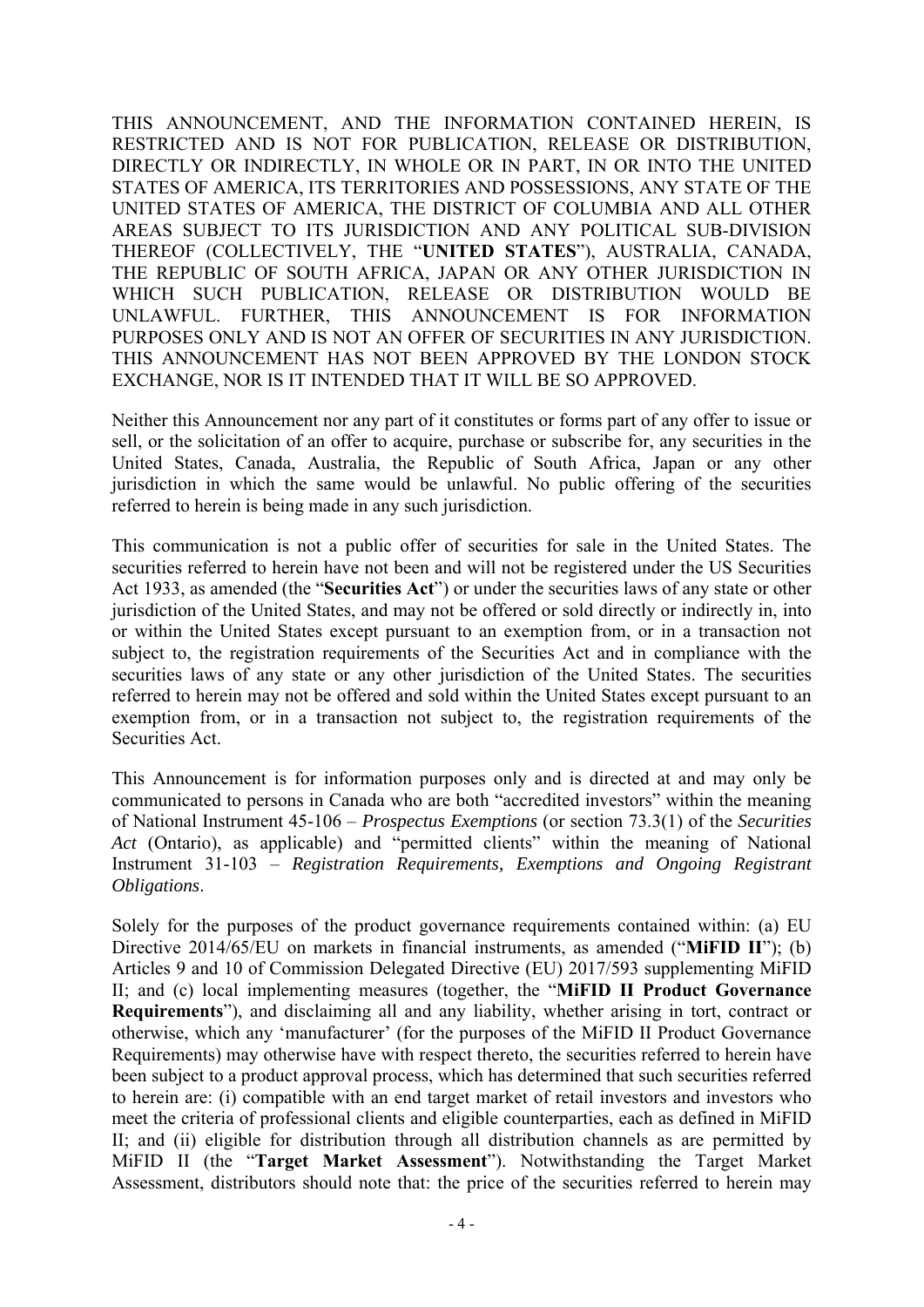decline and investors could lose all or part of their investment; the securities referred to herein offer no guaranteed income and no capital protection; and an investment in the securities referred to herein is compatible only with investors who do not need a guaranteed income or capital protection, who (either alone or in conjunction with an appropriate financial or other adviser) are capable of evaluating the merits and risks of such an investment and who have sufficient resources to be able to bear any losses that may result therefrom. The Target Market Assessment is without prejudice to the requirements of any contractual, legal or regulatory selling restrictions in relation to the Placing. Furthermore, it is noted that, notwithstanding the Target Market Assessment, the Joint Bookrunners will only procure investors who meet the criteria of professional clients and eligible counterparties.

For the avoidance of doubt, the Target Market Assessment does not constitute: (a) an assessment of suitability or appropriateness for the purposes of MiFID II; or (b) a recommendation to any investor or group of investors to invest in, or purchase or take any other action whatsoever with respect to the securities referred to herein. Each distributor is responsible for undertaking its own target market assessment in respect of the securities referred to herein and determining appropriate distribution channels.

Certain statements contained in this Announcement constitute "forward-looking statements" with respect to the financial condition, performance, strategic initiatives, objectives, results of operations and business of the Company and its consolidated subsidiaries and subsidiary undertakings from time to time (the "**Group**"). All statements other than statements of historical facts included in this Announcement are, or may be deemed to be, forward-looking statements. Without limitation, any statements preceded or followed by or that include the words "believes", "anticipates", "plans", "projects", "forecasts", "guidance", "intends", "expects", "estimates", "predicts", "may", "can", "likely", "will", "seeks", "should", or, in each case, their negative or comparable terminology and similar statements are of a future or forward-looking nature. Such forward-looking statements involve known and unknown risks, uncertainties and other important factors that could cause the actual results, performance or achievements of the Group to be materially different from future results, performance or achievements expressed or implied by such forward-looking statements. For a description of some of these factors, see the Company's annual report and accounts for the year ended 31 December 2019 (the "**Annual Report and Accounts**"). In addition to those factors contained in the Annual Report and Accounts, any forward-looking statements contained in this Announcement may be affected by the impact of the COVID-19 pandemic on the Group's clients, the securities in its investment portfolio and on global financial markets generally, as well as any governmental or regulatory changes or judicial interpretations, including policy coverage issues arising therefrom.

Due to such uncertainties and risks, readers are cautioned not to place undue reliance on such forward-looking statements, which speak only as of the date hereof. In light of these risks, uncertainties and assumptions, the events described in the forward-looking statements in this Announcement may not occur. The forward-looking statements contained in this Announcement speak only as of the date of this Announcement. The Company, its directors and the Joint Bookrunners each expressly disclaim any obligation or undertaking to update or revise publicly any forward-looking statements, whether as a result of new information, future events or otherwise, unless required to do so by applicable law or regulation, the Listing Rules, MAR, the DTRs, the rules of the London Stock Exchange or the FCA.

Any indication in this Announcement of the price at which Common Shares of the Company have been bought or sold in the past cannot be relied upon as a guide to future performance.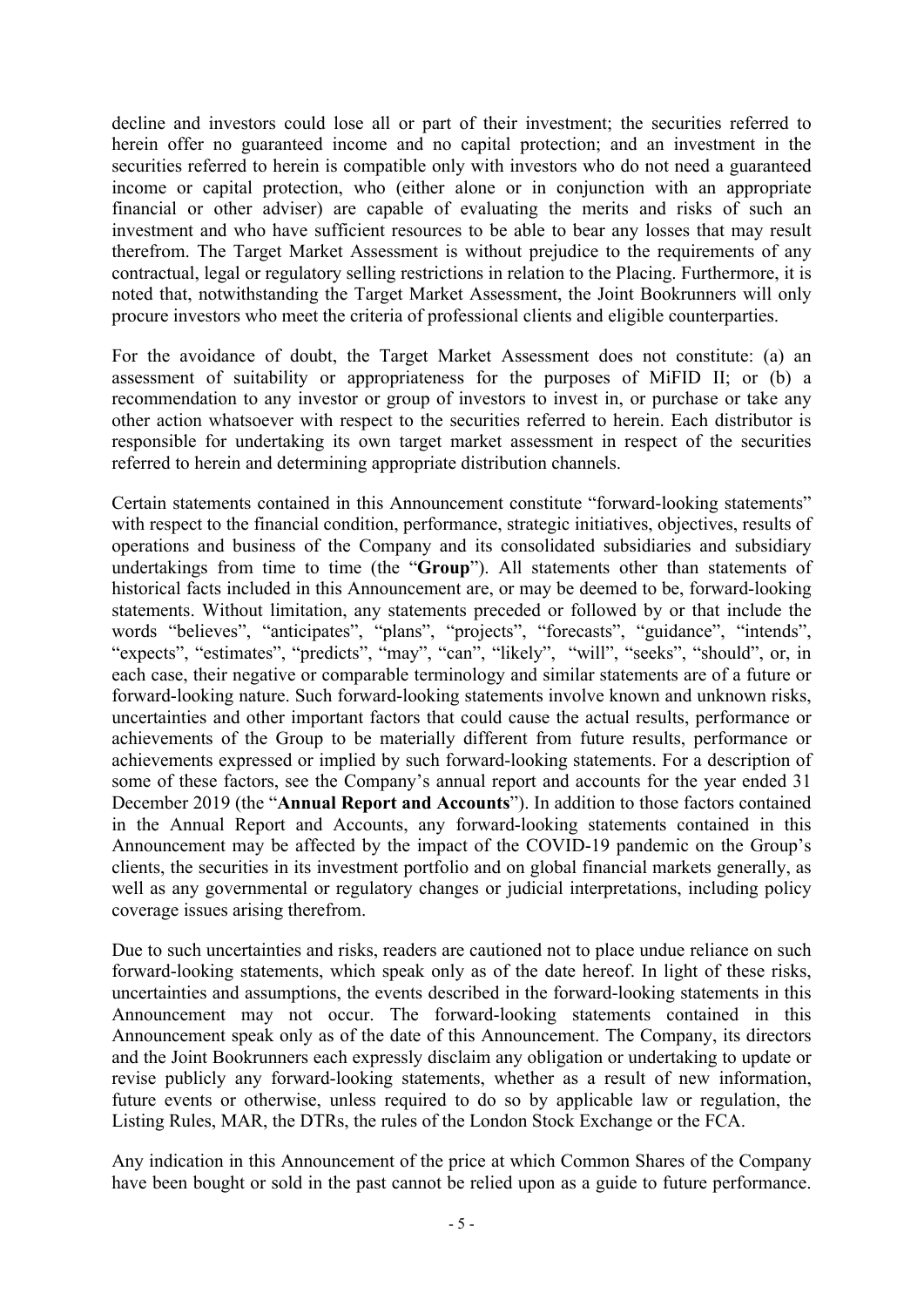No statement in this Announcement is intended as a profit forecast or estimate for any period and no statement in this Announcement should be interpreted to mean that earnings, earnings per share or income, cash flow from operations or free cash flow for the Company, as appropriate, for the current or future years would necessarily match or exceed the historical published earnings, earnings per share or income, cash flow from operations or free cash flow for the Company.

Any estimates relating to loss events involve the exercise of considerable judgement and reflect a combination of ground-up evaluations, information available to date from brokers and insureds, market intelligence, initial and/or tentative loss reports and other sources. Judgements in relation to loss arising from natural catastrophe and man-made events are influenced by complex factors. The Group cautions as to the preliminary nature of the information used to prepare such estimates as subsequently available information may contribute to an increase in these types of losses.

The Group's reserves are estimated using actuarial and statistical projections based on the Group's expectations at the time of the ultimate settlement and administration of claims based on facts and circumstances then known, predictions of future events, estimates of future trends in claims severity and other variable factors such as inflation and new concepts of liability. As additional information is developed, it is necessary to revise estimated potential claims and therefore the Group's reserves. The inherent uncertainties of estimating claim reserves are exacerbated in respect of reinsurance by the significant periods of time that often elapse between the occurrence of an insured loss, the reporting of the loss to the primary insurer and, ultimately, to the reinsurer, and the primary insurer's payment of that loss and subsequent indemnification by the reinsurer.

Morgan Stanley is authorised by the Prudential Regulatory Authority (the "**PRA**") and regulated in the United Kingdom by the PRA and the FCA. Morgan Stanley is acting exclusively for the Company and no one else in connection with the Placing, the content of this Announcement and other matters described in this Announcement. Morgan Stanley will not regard any other person as its client in relation to the Placing, the content of this Announcement and other matters described in this Announcement and will not be responsible to anyone (including any placees) other than the Company for providing the protections afforded to its clients or for providing advice to any other person in relation to the Placing, the content of this Announcement or any other matters referred to in this Announcement.

Citigroup is authorised by the PRA and regulated in the United Kingdom by the PRA and the FCA. Citigroup is acting exclusively for the Company and no one else in connection with the Placing, the content of this Announcement and other matters described in this Announcement. Citigroup will not regard any other person as its client in relation to the Placing, the content of this Announcement and other matters described in this Announcement and will not be responsible to anyone (including any placees) other than the Company for providing the protections afforded to its clients or for providing advice to any other person in relation to the Placing, the content of this Announcement or any other matters referred to in this Announcement.

The Joint Bookrunners and their respective affiliates may have engaged in transactions with, and provided various commercial banking, investment banking, financial advisory transactions and services in the ordinary course of their respective businesses to, the Company and/or its affiliates for which they would have received customary fees and